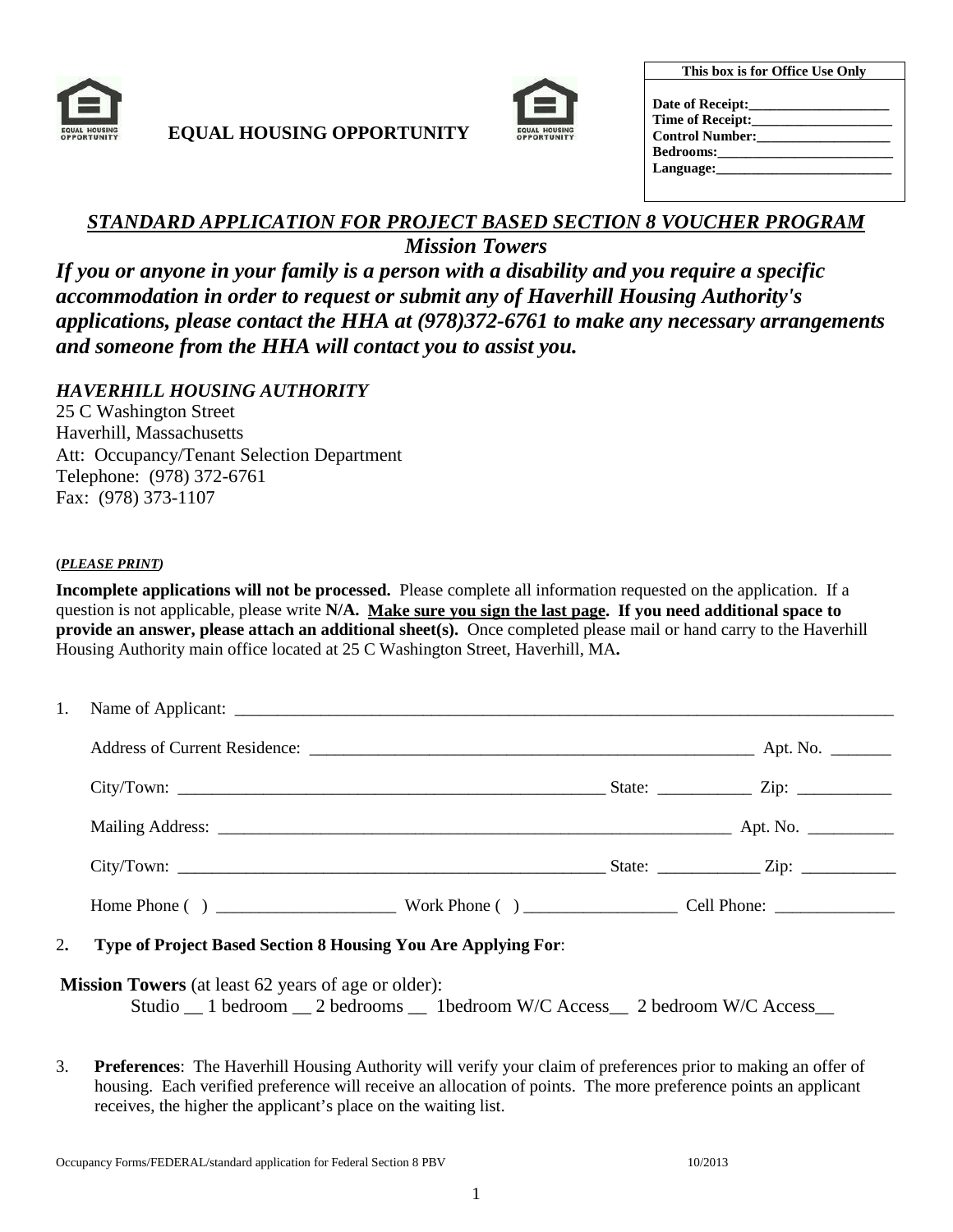| in any of the above locations? (Circle One)                                                                                                                                                                                                                                                                                                                                                   |             |         |                                          |              | <b>YES</b>                                                                                                           | N <sub>O</sub> |
|-----------------------------------------------------------------------------------------------------------------------------------------------------------------------------------------------------------------------------------------------------------------------------------------------------------------------------------------------------------------------------------------------|-------------|---------|------------------------------------------|--------------|----------------------------------------------------------------------------------------------------------------------|----------------|
| If YES:                                                                                                                                                                                                                                                                                                                                                                                       |             |         |                                          |              |                                                                                                                      |                |
|                                                                                                                                                                                                                                                                                                                                                                                               |             |         |                                          |              |                                                                                                                      |                |
|                                                                                                                                                                                                                                                                                                                                                                                               |             |         |                                          |              | <u> 1989 - Johann Stein, marwolaethau a bhann an t-Amhair an t-Amhair an t-Amhair an t-Amhair an t-Amhair an t-A</u> |                |
|                                                                                                                                                                                                                                                                                                                                                                                               |             |         |                                          |              |                                                                                                                      |                |
| <b>Additional Local Preference:</b> If an applicant's claim of Local Residency is verified, then the family may also qualify for<br>the HHA's additional local preference.                                                                                                                                                                                                                    |             |         |                                          |              |                                                                                                                      |                |
| Veteran/Active Serviceperson Preference : applies to applicant head of households who are veterans or active<br>servicepersons of the U.S. Armed Services as defined in and verified pursuant to the Admin Plan, or spouses or<br>surviving spouses of such veterans or active service persons, provided such spouse has not remarried prior to the<br>time of admission to the HHA's program |             |         |                                          |              |                                                                                                                      |                |
| Are you applying the for the Veteran's Preference? (Circle One)                                                                                                                                                                                                                                                                                                                               |             |         |                                          |              | <b>YES</b><br>NO                                                                                                     |                |
| If yes: Include service dates for service in the U.S. Army, Navy, Marine Corps, Coast Guard, Air Force                                                                                                                                                                                                                                                                                        |             |         |                                          |              |                                                                                                                      |                |
| A copy of the Veteran's Department of Defense (Form DD214) must be submitted with this application                                                                                                                                                                                                                                                                                            |             |         |                                          |              |                                                                                                                      |                |
| 4. Do you have any special needs due to a disability or need a reasonable accommodation<br>such as a first floor unit for medical reasons? Specify:                                                                                                                                                                                                                                           |             |         |                                          |              | <b>YES</b>                                                                                                           | N <sub>O</sub> |
| 5. Do you need a wheelchair accessible apartment? (Circle One)                                                                                                                                                                                                                                                                                                                                |             |         |                                          |              | <b>YES</b>                                                                                                           | N <sub>O</sub> |
| 6. Members of household to live in Unit, including Head of Household: (Attach additional sheet if necessary).                                                                                                                                                                                                                                                                                 |             |         |                                          |              |                                                                                                                      |                |
| Name: First, Middle, Last   Relationship   Social Security   Sex*   Date of                                                                                                                                                                                                                                                                                                                   |             | Number* |                                          | <b>Birth</b> | Occupation or<br><b>Student Status</b>                                                                               |                |
|                                                                                                                                                                                                                                                                                                                                                                                               | <b>HEAD</b> |         | M<br>${\bf F}$                           |              |                                                                                                                      |                |
|                                                                                                                                                                                                                                                                                                                                                                                               |             |         | $\mathbf M$<br>$\boldsymbol{\mathrm{F}}$ |              |                                                                                                                      |                |
|                                                                                                                                                                                                                                                                                                                                                                                               |             |         | $\mathbf M$                              |              |                                                                                                                      |                |
|                                                                                                                                                                                                                                                                                                                                                                                               |             |         | $\boldsymbol{\mathrm{F}}$<br>$\mathbf M$ |              |                                                                                                                      |                |
|                                                                                                                                                                                                                                                                                                                                                                                               |             |         | ${\bf F}$                                |              |                                                                                                                      |                |
|                                                                                                                                                                                                                                                                                                                                                                                               |             |         | $\mathbf{M}$<br>${\bf F}$                |              |                                                                                                                      |                |
|                                                                                                                                                                                                                                                                                                                                                                                               |             |         | $\mathbf M$<br>${\bf F}$                 |              |                                                                                                                      |                |
|                                                                                                                                                                                                                                                                                                                                                                                               |             |         |                                          |              |                                                                                                                      |                |

**Local Resident :** You may receive a local preference status if you live, work or have been hired to work, or are training for employment with a federal, state or local government approved training agency/entity in Haverhill.

Do you principally reside in any of the above locations (Circle One) YES NO

Are you currently employed or training for employment with an approved Training Agency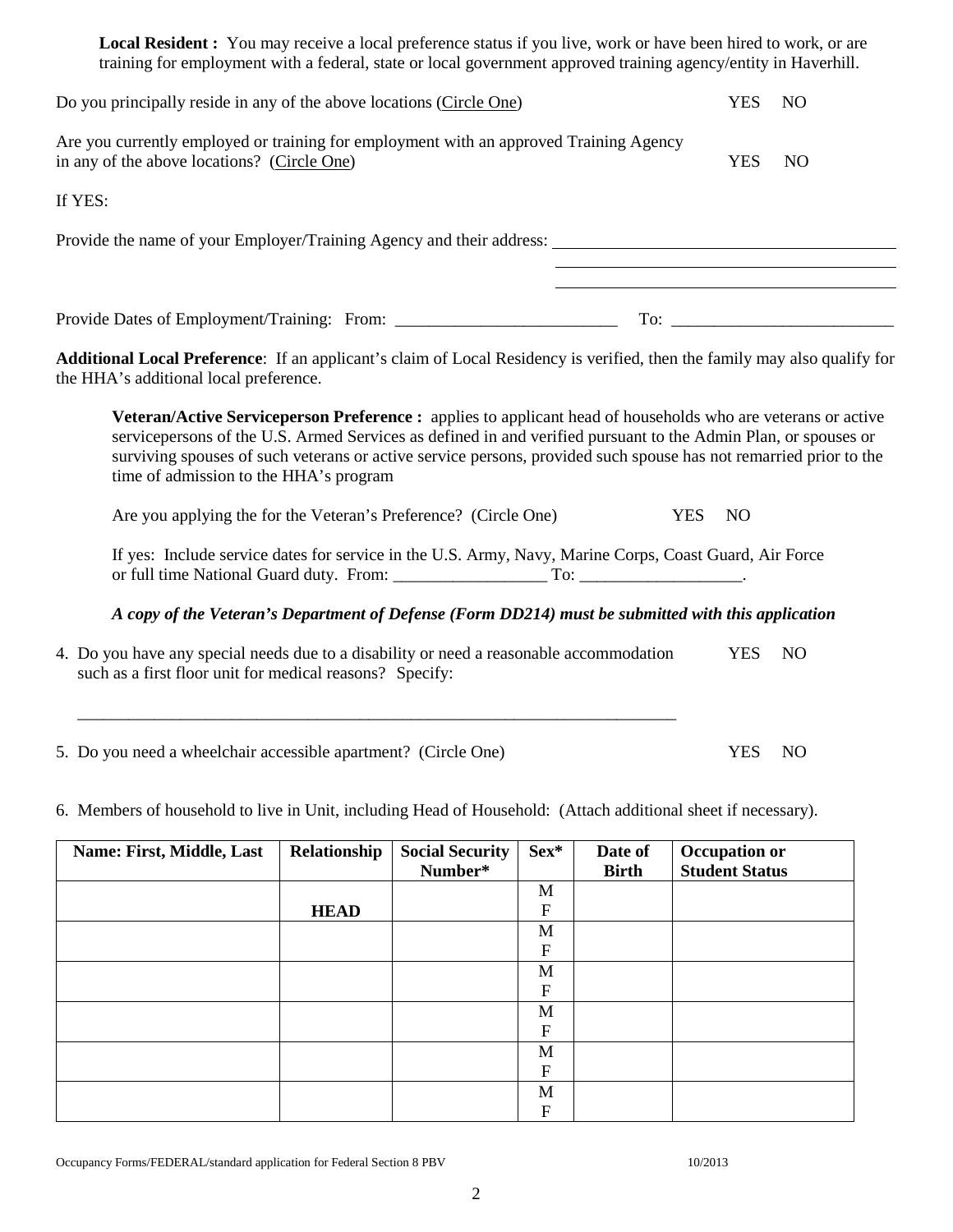7. Is a change in the household composition expected? (Circle One) YES NO

If yes, what type? \_\_\_\_\_\_\_\_\_\_\_\_\_\_\_\_\_\_\_\_\_\_\_\_\_\_\_\_\_\_\_\_\_\_\_\_\_\_\_\_\_ When?

#### 8. **INCOME BEFORE DEDUCTIONS:**

 Estimate the Gross Income anticipated for ALL household members from all sources for the next 12 months. **Please specify all sources.**

| Household<br><b>Member</b> |                                | <b>Name and Address of</b><br><b>Employer or Source of</b> | <b>Gross Income For</b><br><b>Next 12 months</b> |
|----------------------------|--------------------------------|------------------------------------------------------------|--------------------------------------------------|
| <b>Name</b>                |                                | <b>Income</b>                                              |                                                  |
|                            | Salaries, Wages,               |                                                            |                                                  |
|                            | Including Overtime/Tips        |                                                            |                                                  |
|                            |                                |                                                            | \$                                               |
|                            | Net Income From                |                                                            |                                                  |
|                            | <b>Business or Profession</b>  |                                                            |                                                  |
|                            |                                |                                                            | \$                                               |
|                            | Trust Income,                  |                                                            |                                                  |
|                            | Interest & Dividends           |                                                            | \$                                               |
|                            | Pensions & Annuities           |                                                            |                                                  |
|                            |                                |                                                            | S                                                |
|                            | Regular Unemployment or        |                                                            |                                                  |
|                            | <b>Disability Compensation</b> |                                                            | \$                                               |
|                            | Regular Social Security        |                                                            |                                                  |
|                            | Benefits and/or SSI            |                                                            | \$                                               |
|                            | T.A.F.D.C., Public             |                                                            |                                                  |
|                            | <b>Assistance or EAEDC</b>     |                                                            | \$                                               |
|                            | <b>Regular Alimony</b>         |                                                            |                                                  |
|                            | <b>Support Payments, Gifts</b> |                                                            | S                                                |
|                            | Other Income                   |                                                            |                                                  |
|                            |                                |                                                            |                                                  |

## **TOTAL GROSS INCOME \$**

#### 9. **EXPENSES:**

| Expense for Care of Children or  |         |
|----------------------------------|---------|
| Sick/Incapacitated Person        | Φ       |
| If necessary for Employment      |         |
| Un-reimbursed Medical Expenses   |         |
|                                  | Φ<br>٨D |
| Alimony or Child Support Payment |         |
| <b>Health Insurance</b>          | Φ       |
| Other                            |         |
|                                  |         |

#### **TOTAL EXPENSES \$**

10. **ASSETS:** List below the assets of everyone to live in the unit. Include all bank accounts, stocks, bonds, trust agreements, real estate, etc. **DO NOT** include clothing, furniture or cars.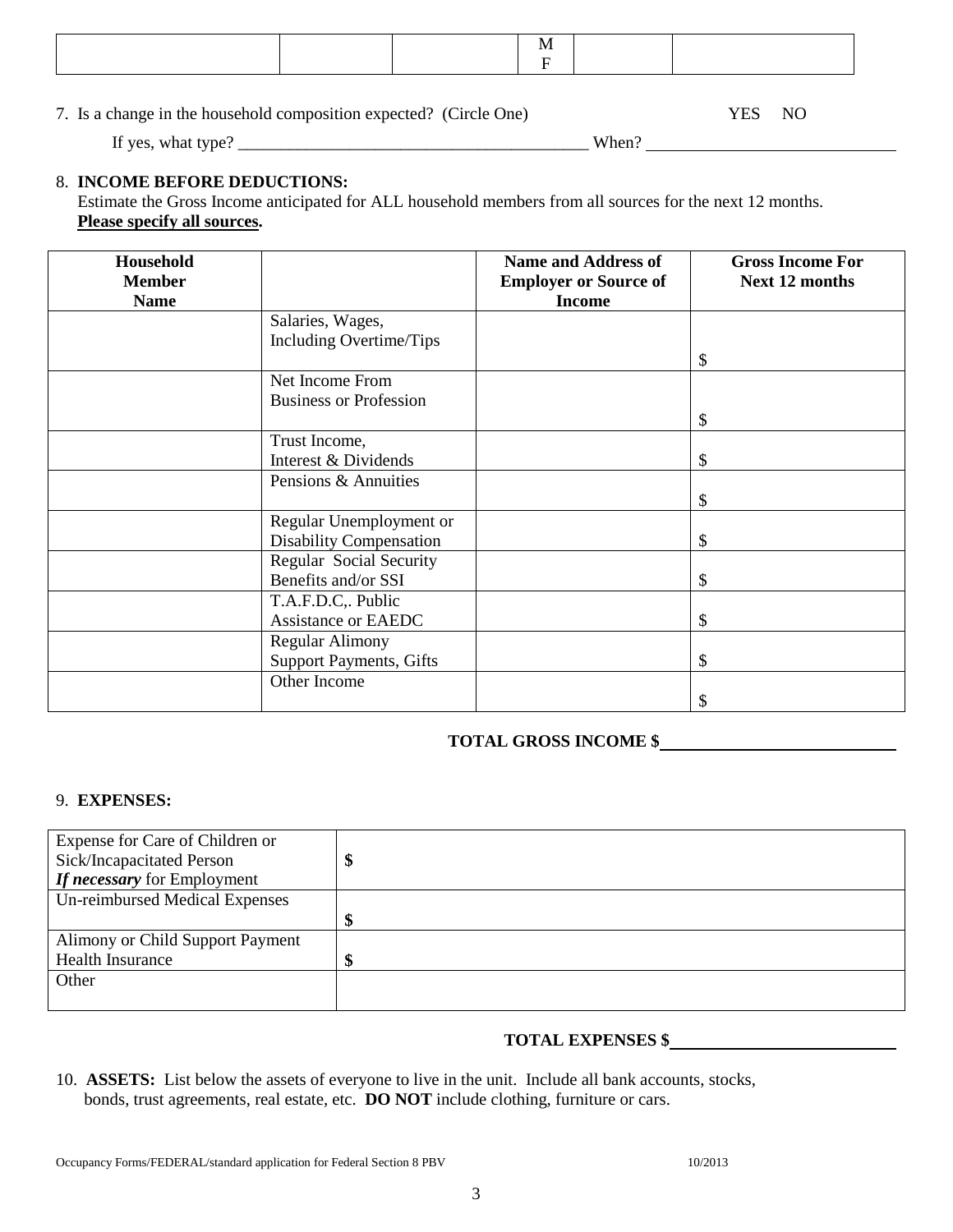| Household<br><b>Member</b>                                                                                                                                                                                              | <b>Asset Type</b> | <b>Asset Value or</b><br><b>Current Balance</b>                                       | <b>Name of Financial</b><br><b>Institution</b>       | <b>Account Number</b>        |
|-------------------------------------------------------------------------------------------------------------------------------------------------------------------------------------------------------------------------|-------------------|---------------------------------------------------------------------------------------|------------------------------------------------------|------------------------------|
|                                                                                                                                                                                                                         |                   | \$                                                                                    |                                                      |                              |
|                                                                                                                                                                                                                         |                   | \$                                                                                    |                                                      |                              |
|                                                                                                                                                                                                                         |                   | $\mathcal{S}$                                                                         |                                                      |                              |
|                                                                                                                                                                                                                         |                   | \$                                                                                    |                                                      |                              |
| 11. Have you sold, transferred or given away any real property or assets in the last two (2) years?                                                                                                                     |                   |                                                                                       |                                                      | <b>YES</b><br>NO.            |
|                                                                                                                                                                                                                         |                   |                                                                                       | Amount of the sale/transfer:                         |                              |
| 12. Does anyone in your household own a car? (Circle One)                                                                                                                                                               |                   | <b>YES</b>                                                                            | <b>NO</b>                                            |                              |
|                                                                                                                                                                                                                         |                   |                                                                                       |                                                      |                              |
|                                                                                                                                                                                                                         |                   |                                                                                       |                                                      |                              |
| 13. List Addresses for each Adult Household Member for the Last Five Years in Reverse Order. Please list<br>primary lease holder (head of household) if someone other than yourself. Use additional sheet if necessary. |                   |                                                                                       |                                                      |                              |
|                                                                                                                                                                                                                         |                   |                                                                                       |                                                      |                              |
|                                                                                                                                                                                                                         |                   |                                                                                       |                                                      |                              |
|                                                                                                                                                                                                                         |                   |                                                                                       |                                                      |                              |
|                                                                                                                                                                                                                         |                   |                                                                                       |                                                      |                              |
|                                                                                                                                                                                                                         |                   |                                                                                       | Landlord Address: City: City: State: Zip: Zip: 2. 2. |                              |
|                                                                                                                                                                                                                         |                   | Did this landlord bring any court action against the leaseholder or you? (Circle One) |                                                      | <b>YES</b><br>N <sub>O</sub> |
|                                                                                                                                                                                                                         |                   | Did this landlord return your security deposit? (Circle One) YES NO N/A               |                                                      |                              |
|                                                                                                                                                                                                                         |                   |                                                                                       |                                                      |                              |
|                                                                                                                                                                                                                         |                   |                                                                                       |                                                      |                              |
|                                                                                                                                                                                                                         |                   |                                                                                       |                                                      |                              |
|                                                                                                                                                                                                                         |                   |                                                                                       |                                                      |                              |
|                                                                                                                                                                                                                         |                   |                                                                                       | Landlord Address: City: City: State: Zip: Zip: 2.    |                              |
|                                                                                                                                                                                                                         |                   | Did this landlord bring any court action against the leaseholder or you? (Circle One) |                                                      | YES NO                       |
| Did this landlord return your security deposit? (Circle One)                                                                                                                                                            |                   |                                                                                       | YES NO<br>N/A                                        |                              |
| $(c.)$ Address:                                                                                                                                                                                                         |                   |                                                                                       |                                                      | To: Present                  |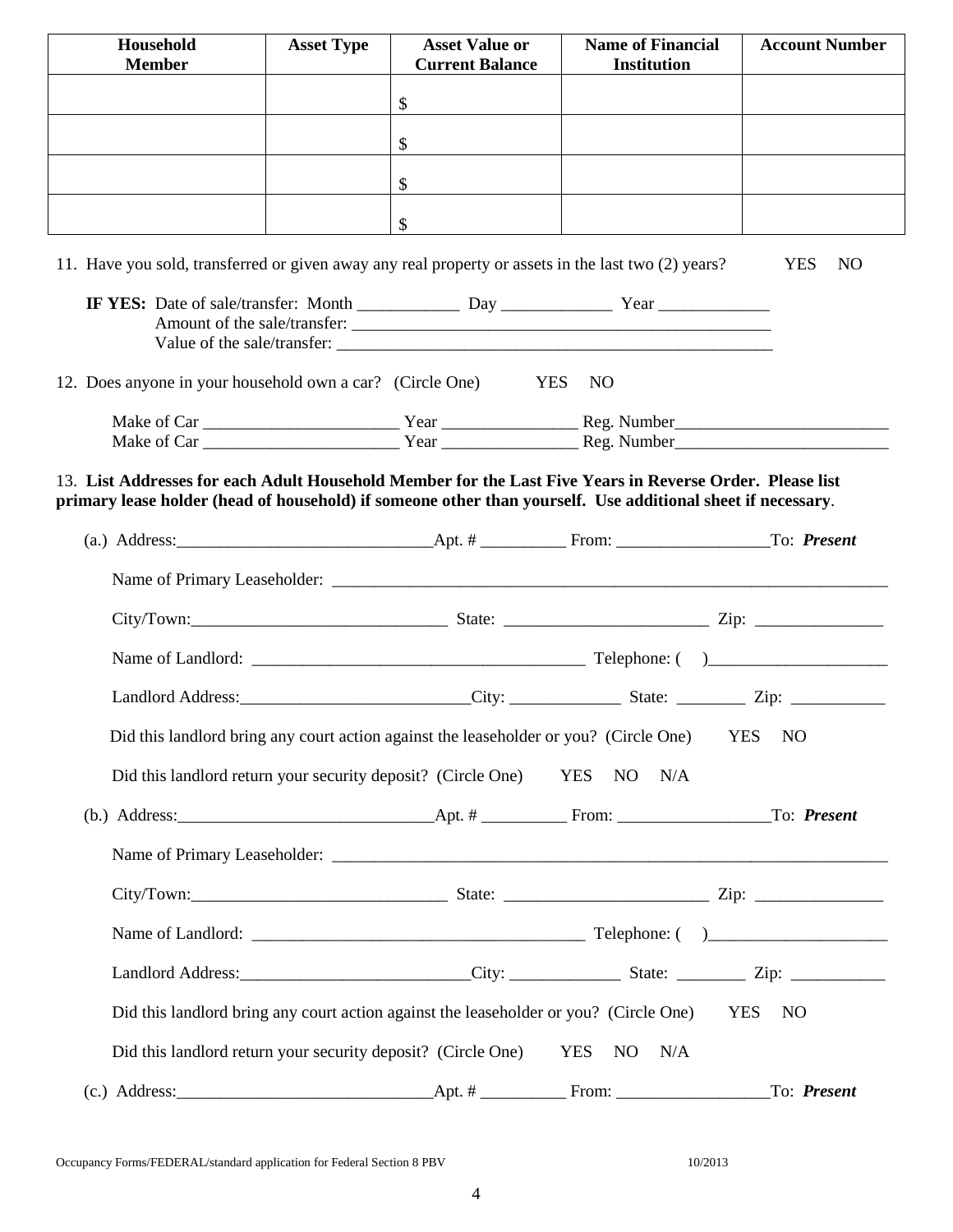|      |                                                           | Landlord Address: City: City: State: Zip: Zip: 2.                                                                                                                                                                  |              |                               |
|------|-----------------------------------------------------------|--------------------------------------------------------------------------------------------------------------------------------------------------------------------------------------------------------------------|--------------|-------------------------------|
|      |                                                           | Did this landlord bring any court action against the leaseholder or you? (Circle One)                                                                                                                              |              | <b>YES</b><br>NO              |
|      |                                                           | Did this landlord return your security deposit? (Circle One) YES                                                                                                                                                   | NO<br>N/A    |                               |
|      |                                                           | 14. References: List two references. These should not be relatives or household members.                                                                                                                           |              |                               |
| (a.) |                                                           |                                                                                                                                                                                                                    |              |                               |
|      |                                                           |                                                                                                                                                                                                                    |              |                               |
| (b.) |                                                           |                                                                                                                                                                                                                    |              |                               |
|      |                                                           |                                                                                                                                                                                                                    |              |                               |
|      | or Housing Authority?                                     | 15. Have you, or any member of your household ever received housing assistance from this or any other Housing Agency                                                                                               | (Circle One) | <b>YES</b><br>NO <sub>1</sub> |
|      |                                                           |                                                                                                                                                                                                                    |              |                               |
|      |                                                           |                                                                                                                                                                                                                    |              |                               |
|      |                                                           |                                                                                                                                                                                                                    |              |                               |
|      |                                                           |                                                                                                                                                                                                                    |              |                               |
|      |                                                           |                                                                                                                                                                                                                    |              |                               |
|      |                                                           | When you moved out, were you in compliance with the lease and other program requirements?                                                                                                                          |              |                               |
|      |                                                           |                                                                                                                                                                                                                    | (Circle One) | <b>YES</b><br>N <sub>O</sub>  |
|      |                                                           | 16. Are you a Board Member, employee, or a member of the immediate family of any employee of a board member<br>of the Haverhill Housing Authority? (If so, this will not necessarily disqualify your Application.) |              |                               |
|      |                                                           |                                                                                                                                                                                                                    | (Circle One) | <b>YES</b><br>N <sub>O</sub>  |
|      |                                                           |                                                                                                                                                                                                                    |              |                               |
|      |                                                           |                                                                                                                                                                                                                    |              |                               |
|      | we are not able to reach you in the case of an emergency. | 18. Emergency Reference: Name of a relative or friend NOT planning to live with you. We will contact this person if                                                                                                |              |                               |
|      |                                                           |                                                                                                                                                                                                                    |              |                               |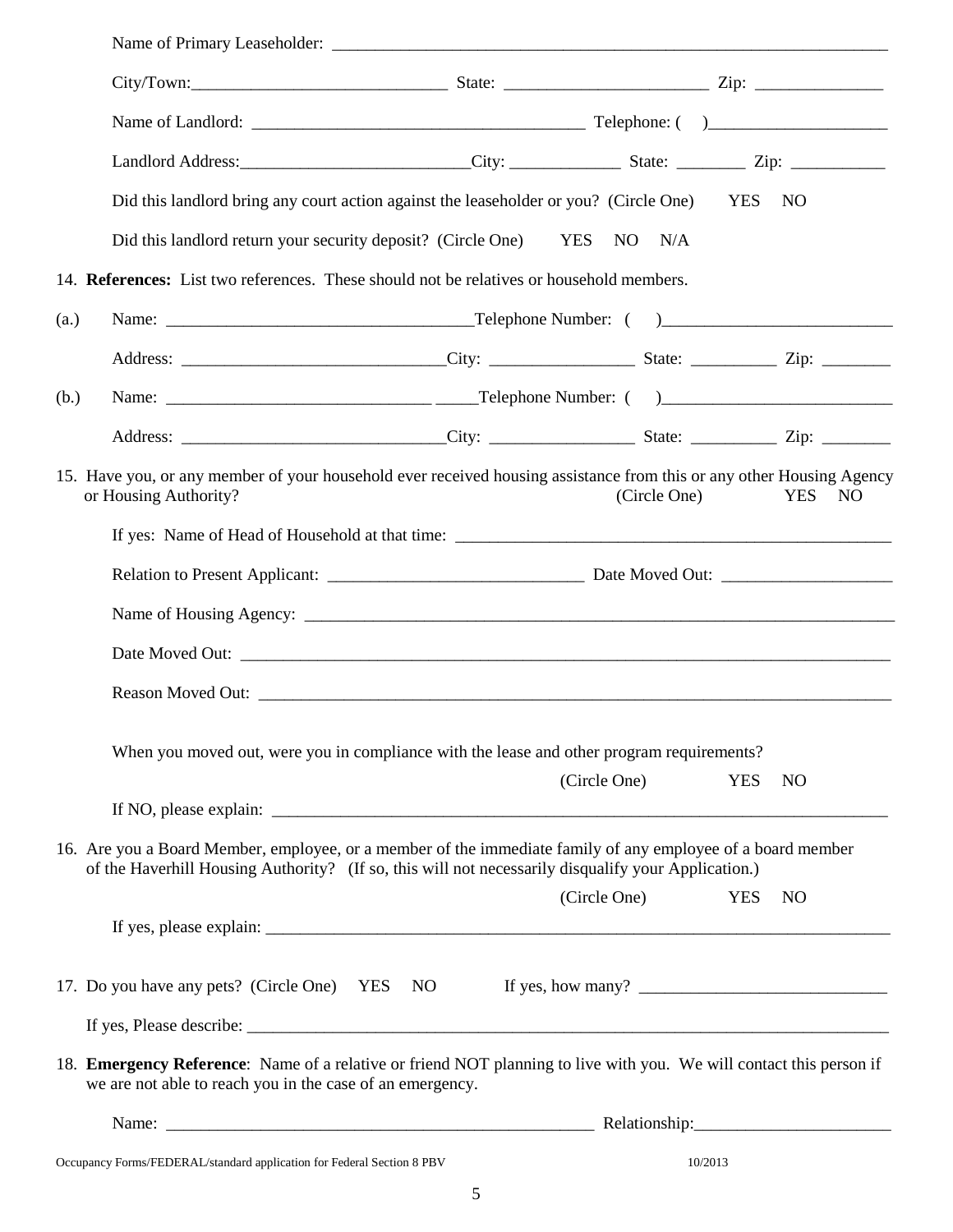| 19. Criminal Record: |                                                                                                         |                     |
|----------------------|---------------------------------------------------------------------------------------------------------|---------------------|
|                      | (a.) Have you or any member of your household who will live in the unit ever been convicted of a crime? |                     |
|                      |                                                                                                         | (Circle One) YES NO |
|                      |                                                                                                         |                     |
|                      |                                                                                                         |                     |
|                      | Do you or any member of your household who will live in the unit have any criminal matters pending?     |                     |
|                      | (Circle One) YES NO                                                                                     |                     |

**APPLICANT'S CERTIFICATION:**

*I understand that it is my responsibility to inform the Haverhill Housing Authority, in writing, of any change of preference status, address, income or household composition***.** I authorize the Haverhill Housing Authority to make inquiries to verify the information I have provided in this application. I certify that the information I have given in this application is true and correct. I understand that any false statement or misrepresentation may result in the denial of my application.

\_\_\_\_\_\_\_\_\_\_\_\_\_\_\_\_\_\_\_\_\_\_\_\_\_\_\_\_\_\_\_\_\_\_\_\_\_\_\_\_\_\_\_\_\_\_\_\_\_\_\_\_\_\_\_\_\_\_\_\_\_\_\_\_\_\_\_\_\_\_\_\_\_\_\_\_\_\_\_\_\_\_\_\_\_\_\_\_\_

I understand that all adult household members will be required to sign a Declaration of U.S. Citizenship form and adults responsible for minor children under the age of 18 will also sign a Declaration of a U.S. Citizenship form. The Haverhill Housing Authority will verify that those not claiming U.S. citizenship are eligible non-citizens. I understand that the Haverhill Housing Authority will request Criminal Offender Record Information from the Criminal History Systems Board and  $3<sup>rd</sup>$  party verification of all income and assets reported for all adult members of the household. I understand each adult family member is required by HUD to sign an Authorization for the Release of Information/Privacy Act Notice (HUD form 9886).

**SIGNED UNDER THE PAINS AND PENALTIES OF PERJURY**; I understand that a photocopy of this application and a photocopy of this signature is as valid as the original.

| Applicant's Signature: | Date |
|------------------------|------|
| Reviewer's Signature:  | Date |

Warning: 18 U.S.C. 1001 provides among other things that whoever knowingly and willfully makes or uses a document or writing containing false, fictitious **or fraudulent statement or entry in any matter within the jurisdiction of a department or agency of the United States shall be fined not more than \$10,000 or imprisoned for not more than five years or both.**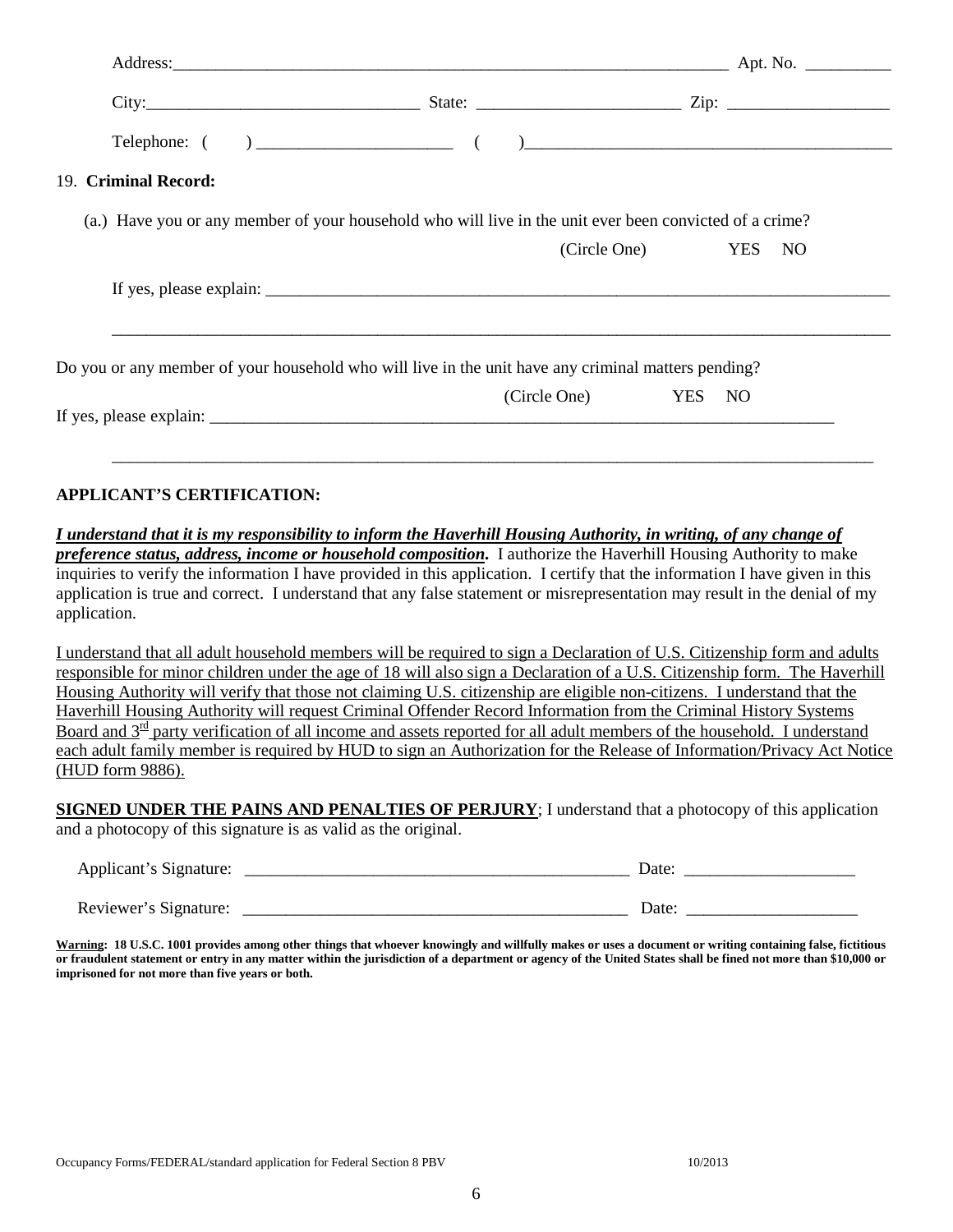

This is an important notice. Please have it translated. Este é um aviso importante. Queira mandá-lo traduzir. Este es un aviso importante. Sirvase mandarlo traducir.<br>ĐÂY LÀ MỘT BẢN THÔNG CÁO QUAN TRỌNG. XIN VUI LÒNG CHO DỊCH LẠI THÔNG CÁO ÂÝ Ceci est important. Veuillez faire traduire. 本通知很重要。请将之译成中文。 នេះគឺជាដំណឹងល្អ សូមមេត្តាបកប្រែដួនផង



#### EQUAL OPPORTUNITY HOUSING/EQUAL OPPORTUNITY EMPLOYER